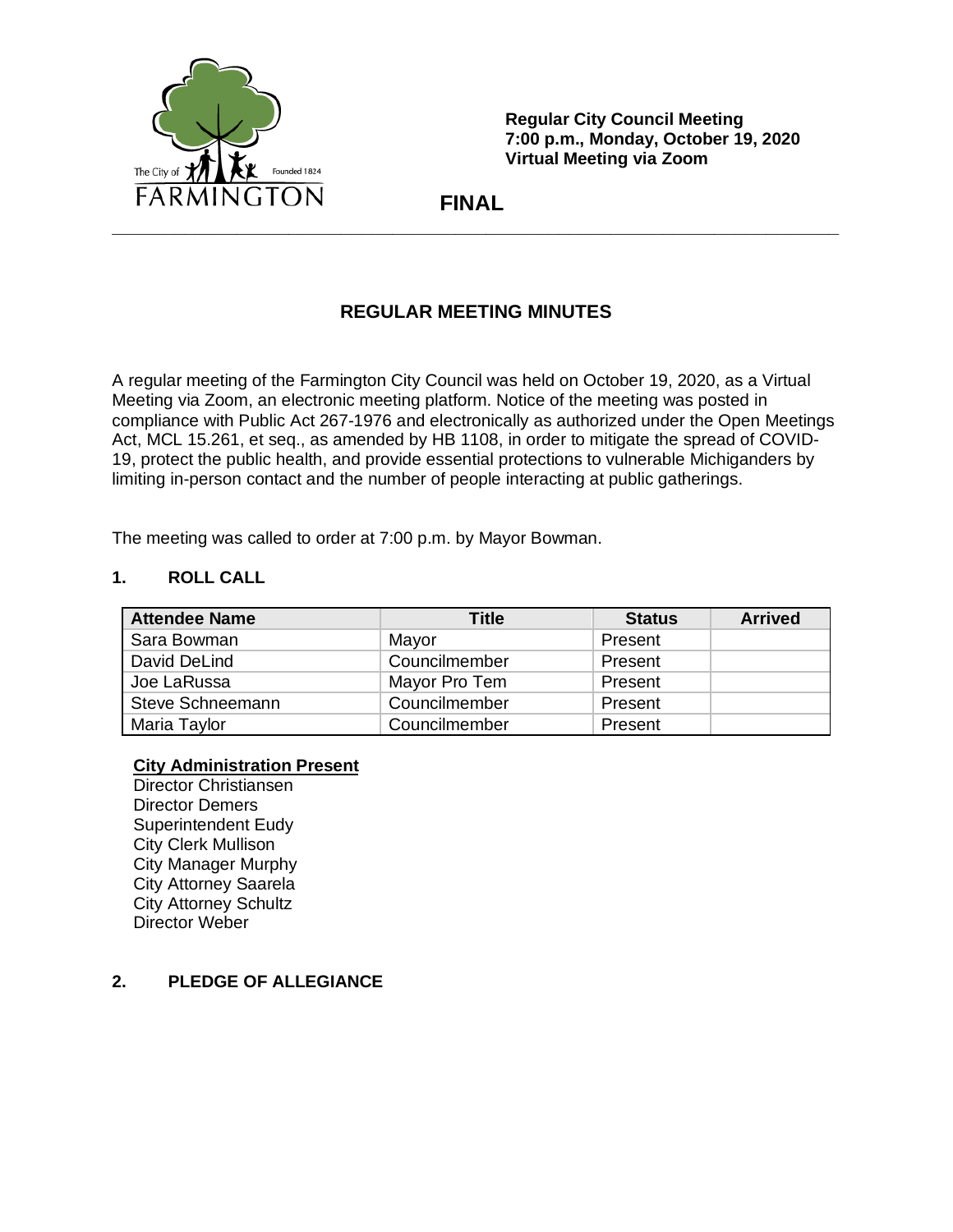## **3. APPROVAL OF ITEMS ON CONSENT AGENDA**

- **A. Accept City of Farmington Board and Commission Minutes**
- **B. City of Farmington Minutes**
	- **a. September 21, 2020 Special**
	- **b. September 21, 2020 Regular**
	- **c. September 28, 2020 Special**
	- **d. October 5, 2020 Regular**
- **C. Farmington Monthly Payments Report – August 2020, September 2020**
- **D. Farmington Public Safety Monthly Report**
- **E. Building Department First Quarter Report**
- **F. Public Works First Quarter Report**
- **G. Consideration to approve 2021 Farmington City Council Meeting Dates**

**Move to approve the consent agenda as presented.\*\***

| <b>RESULT:</b> | <b>APPROVED AS PRESENTED [UNANIMOUS]</b> |
|----------------|------------------------------------------|
| <b>MOVER:</b>  | LaRussa, Mayor Pro Tem                   |
|                | <b>SECONDER:</b> Taylor, Councilmember   |

## **4. APPROVAL OF REGULAR AGENDA**

**Move to approve the regular agenda with an amendment to Item 6C to read "consideration to schedule a public hearing for a DDA Plan Amendment".\*\***

| <b>RESULT:</b>   | <b>APPROVED AS AMENDED [UNANIMOUS]</b> |
|------------------|----------------------------------------|
| <b>MOVER:</b>    | LaRussa, Mayor Pro Tem                 |
| <b>SECONDER:</b> | DeLind, Councilmember                  |

## **5. PRESENTATION/PUBLIC HEARINGS**

#### **A. Public Hearing for Adoption of a Brownfield Redevelopment Plan for the property located at 22145 Farmington Rd, Farmington Michigan**

Director Christiansen gave some background on the plan for redevelopment of the aforementioned property. Jeremy McCallion from AKT Peerless, Ginny Dougherty of PM Environmental, and site owner Jamie Robinson of Royal Gas and Oil were available to answer questions from Council and the public.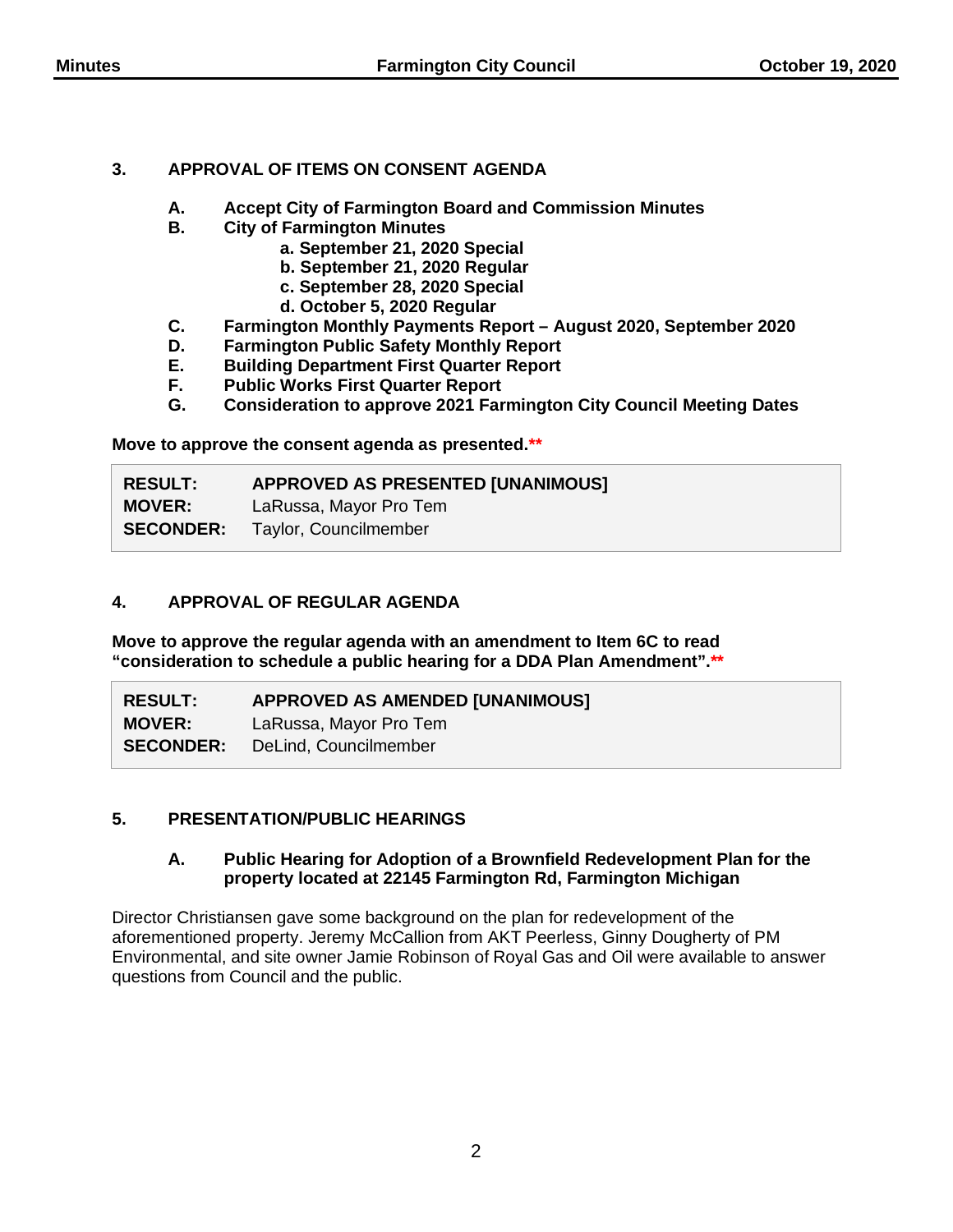**Move to open Public Hearing for Adoption of a Brownfield Redevelopment Plan for the property located at 22145 Farmington Rd, Farmington Michigan.**

| <b>RESULT:</b>   | <b>APPROVED [UNANIMOUS]</b>                 |
|------------------|---------------------------------------------|
| <b>MOVER:</b>    | LaRussa, Mayor Pro Tem                      |
| <b>SECONDER:</b> | Taylor, Councilmember                       |
| AYES:            | Bowman, DeLind, LaRussa, Schneemann, Taylor |

Public hearing was opened at 7:06 pm. No public comment was heard.

**Move to close Public Hearing for Adoption of a Brownfield Redevelopment Plan for the property located at 22145 Farmington Rd, Farmington Michigan.**

| <b>RESULT:</b>   | <b>APPROVED [UNANIMOUS]</b> |
|------------------|-----------------------------|
| <b>MOVER:</b>    | DeLind, Councilmember       |
| <b>SECONDER:</b> | Taylor, Councilmember       |

Public hearing was closed at 7:07 pm.

## **6. NEW BUSINESS**

#### **A. CONSIDERATION TO ADOPT RESOLUTION APPROVING THE PROVISIONS OF A BROWNFIELD PLAN AS RECOMMENDED BY THE FARMINGTON BROWNFIELD REDEVELOPMENT AUTHORITY FOR 22145 FARMINGTON, ROAD FARMINGTON**

On September 24, 2020, the Farmington Brownfield Redevelopment Authority reviewed and recommended a proposed Brownfield Plan for redevelopment of the gas station and convenience store property located at 22145 Farmington Road. Approval to remediate site contamination resulting from its historic use as a gas station with leaking underground storage tanks was requested. Once the existing building is demolished and remediation is completed, a new, approximately 3,800 square foot gas station and convenience store will be constructed on the site.

Schneemann expressed excitement about seeing this property developed. LaRussa asked whether additional elements had been considered for public benefit such as city signage. Christiansen said nothing additional has been planned, but that the intersection is a focus area for the community. Taylor requested a brief description of improvements to be made and Christiansen summarized the details of the proposal.

Both DeLind and Bowman thanked Robinson and Royal Gas and Oil for investing in Farmington.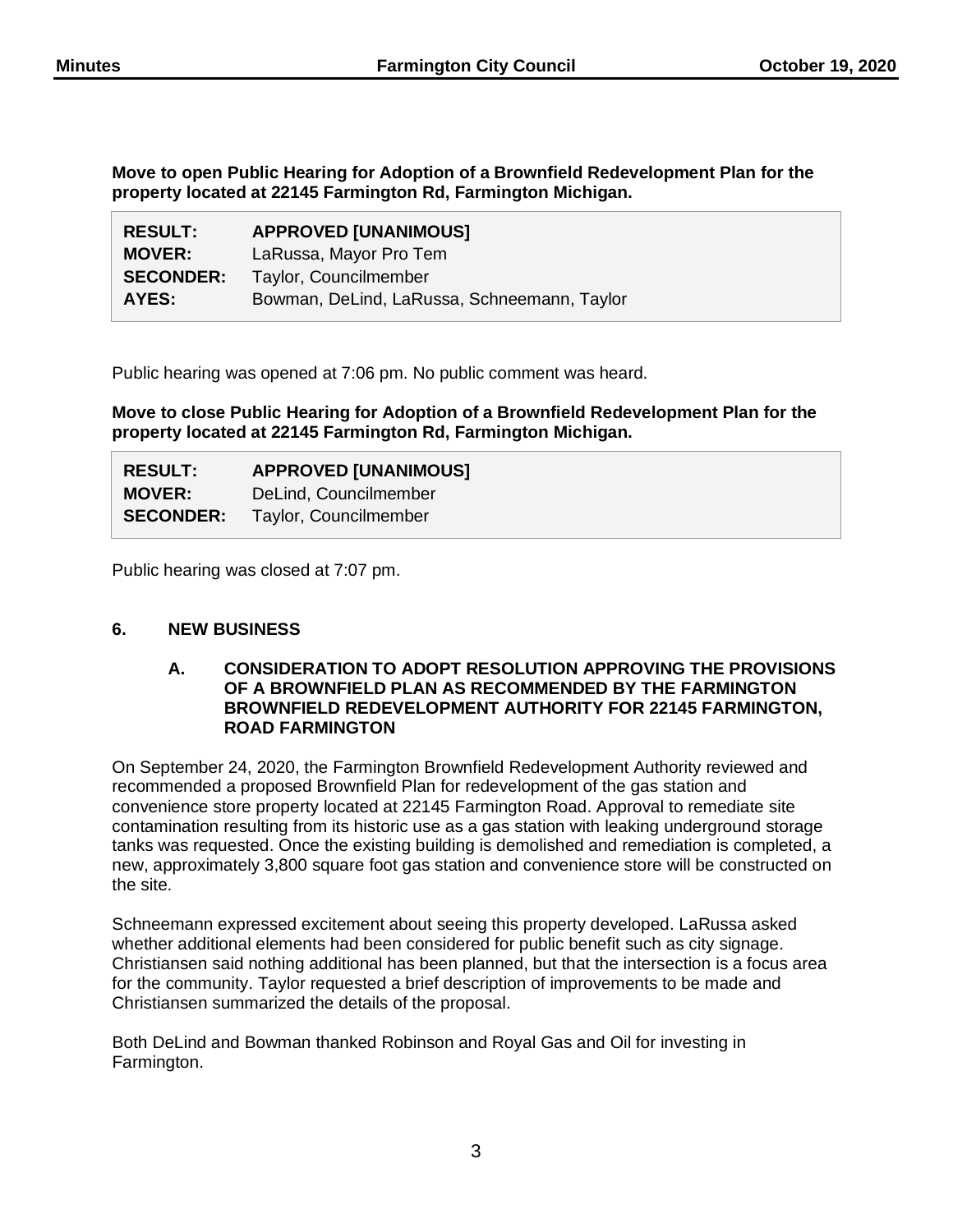**Move to adopt Resolution approving the provisions of a Brownfield Plan proposed by SLR Investments, LLC, a development entity of Royal Gas and Oil Co., as recommended by the Farmington Brownfield Redevelopment Authority for property with Parcel 20-23- 28-477-005, located at 22145 Farmington Road, Farmington, Michigan.\*\***

| <b>RESULT:</b>   | <b>APPROVED AS PRESENTED [UNANIMOUS]</b>    |
|------------------|---------------------------------------------|
| <b>MOVER:</b>    | LaRussa, Mayor Pro Tem                      |
| <b>SECONDER:</b> | DeLind, Councilmember                       |
| AYES:            | DeLind, LaRussa, Schneemann, Taylor, Bowman |

## **B. SECOND READING AND CONSIDERATION TO APPROVE AN ORDINANCE RELATING TO THE CREATION OF A SOCIAL DISTRICT**

Kate Knight, Executive Director of the Farmington Downtown Development Authority, reviewed changes made to the proposed ordinance allowing a Social District since the first reading on October 5, 2020.

LaRussa commended Knight for all her work to bring this issue to Council. In response to a question by LaRussa, Knight said that the square footage used in the present proposed plan is amendable in future, depending on what seems prudent after experience. A connection was added from MiMosa's east entrance to Grand River and Knight cited a desire for simplification as a reason to minimize square footage at this time.

Taylor also thanked Knight and echoed LaRussa's concern about MiMosa egress. Schneemann inquired as to how many restaurants have committed to this project. Knight cited interest from five to seven establishments, with some already holding a carry-out cocktail license. Schneemann also asked Attorney Schultz whether approval for the map was being asked tonight or just the ordinance allowing it. Schultz replied that this request was just for the ordinance, with the rules coming before Council at a later date. Schneemann noted that he was generally supportive of having a Social District, but that this is very different than other communities he had seen. As a response to Schneemann's request for Public Safety input, Director Demers discussed enforcement concerns and said he had reached out to several of his counterparts in other communities who either have or are considering a Social District. Demers indicated that he had gotten positive information from all communities he had been in touch with. Discussion ensued about forms of Social Districts and ways to plan, sign, and map.

Bowman requested that the DDA keep Demers involved if there are any changes to the proposed outline.

**Move to approve Introduction of Ordinance No. \_\_\_\_, an Ordinance to amend the City of Farmington Code of Ordinances, Chapter 3, "Alcoholic Liquors," to add Article III, "Social Districts."\*\***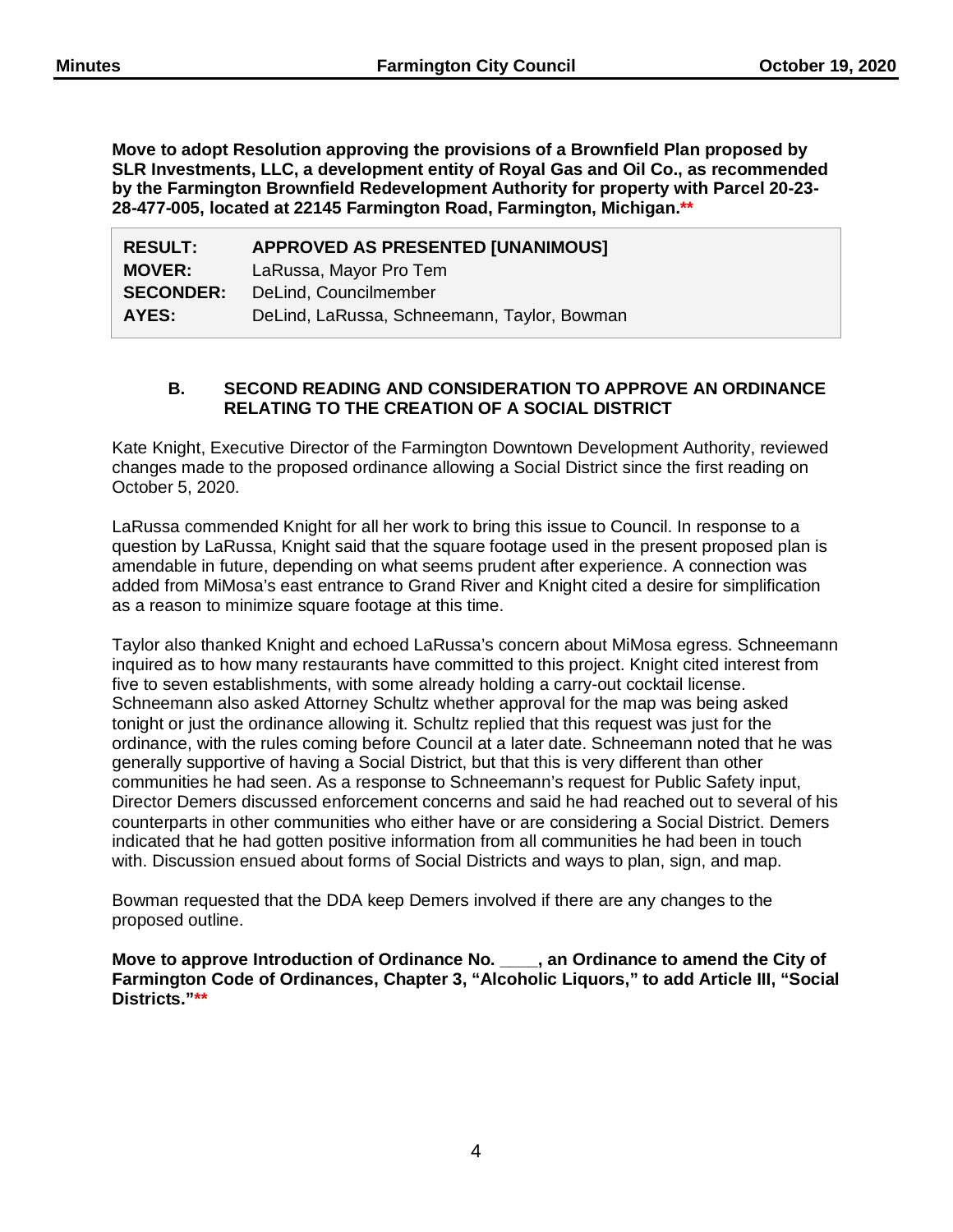| <b>RESULT:</b>   | <b>APPROVED AS PRESENTED [UNANIMOUS]</b>    |
|------------------|---------------------------------------------|
| <b>MOVER:</b>    | Taylor, Councilmember                       |
| <b>SECONDER:</b> | DeLind, Councilmember                       |
| AYES:            | LaRussa, Schneemann, Taylor, Bowman, DeLind |

## **C. CONSIDERATION TO SCHEDULE A PUBLIC HEARING FOR A DDA PLAN AMENDMENT**

Knight described the DDA Development Plan and requested a public hearing in order to make an amendment to the current plan.

**Move to set a public hearing for the First Reading of an ordinance to consider the DDA Plan Amendment on November 16, 2020.\*\***

| <b>RESULT:</b> | <b>APPROVED [UNANIMOUS]</b>            |
|----------------|----------------------------------------|
| <b>MOVER:</b>  | LaRussa, Mayor Pro Tem                 |
|                | <b>SECONDER:</b> Taylor, Councilmember |

#### **D. CONSIDERATION OF A PUD AGREEMENT AMENDMENT FOR SAMURAI STEAK HOUSE**

Christiansen requested an amendment for the Samurai Steakhouse PUD that would provide for an expanding interior dining area, an expanded patio, and a temporary green space seating area.

Taylor asked what specifically was being requested to be approved. Christiansen replied that Council was being asked to approve the amended and restated PUD agreement and the amended PUD site plan. LaRussa initiated discussion about event planning in the proposed green space and the use of the park-like area. Schneemann asked Christiansen about park planning and noted that he was appreciative of the site owner's willingness to allow public use.

**Move to approve amended Final PUD Site Plan and amended and restated Planned Unit Development Agreement for Samurai Steakhouse, 32905 Grand River Avenue, subject to final review and approval of the terms and conditions of the amended and restated Planned Unit Development Agreement by the City Manager and City Attorney's office, including minor amendments thereto.\*\***

| <b>RESULT:</b>   | <b>APPROVED AS PRESENTED [UNANIMOUS]</b>    |
|------------------|---------------------------------------------|
| <b>MOVER:</b>    | DeLind, Councilmember                       |
| <b>SECONDER:</b> | Schneemann, Councilmember                   |
| AYES:            | Schneemann, Taylor, Bowman, DeLind, LaRussa |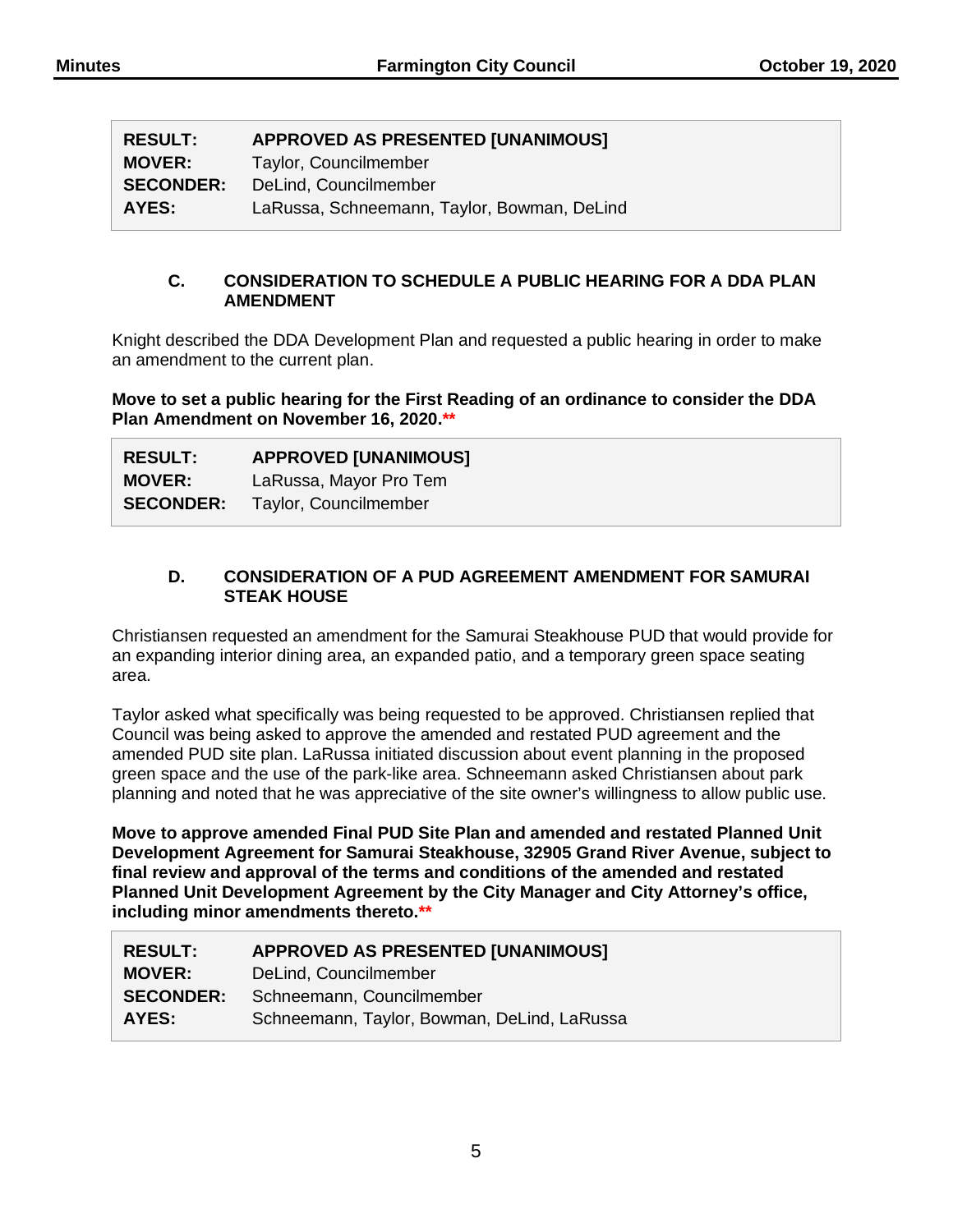#### **E. CONSIDERATION TO ACCEPT CONSTRUCTION ESTIMATE NO. 10 FOR THE 2018 FARMINGTON ROADS MAINTENANCE & REHABILITATION**

Superintendent Eudy requested final payment for concrete replacement on Lilac, Flanders, Chesley, Brittany Hill, and Saxony.

**Move to Approve Construction estimate No. 10 in the amount of \$269,443.84 for Saxony Street and 33115 Shiawassee Right of Way concrete Improvements under the 2018 Farmington Roads Maintenance & Rehabilitation Contract with Hartwell Cement Company.\*\***

| <b>RESULT:</b>   | <b>APPROVED AS PRESENTED [UNANIMOUS]</b>    |
|------------------|---------------------------------------------|
| <b>MOVER:</b>    | LaRussa, Mayor Pro Tem                      |
| <b>SECONDER:</b> | Taylor, Councilmember                       |
| AYES:            | Taylor, Bowman, DeLind, LaRussa, Schneemann |

#### **F. CONSIDERATION TO APPROVE CONSTRUCTION ESTIMATE NO. 4 FOR THE BEL-AIRE SANITARY SEWER REHABILITATION PROJECT TO PIPELINE MANAGEMENT COMPANY**

Eudy summarized progress for the Bel-Aire Sanitary Sewer Lining project.

**Move to approve Construction Estimate No.4 for the Bel-Aire Sanitary Sewer Lining Project in the amount of \$143,772.85 to Pipeline Management Company Incorporated of Milford, Michigan.\*\***

| <b>RESULT:</b>   | <b>APPROVED AS PRESENTED [UNANIMOUS]</b>    |
|------------------|---------------------------------------------|
| <b>MOVER:</b>    | Taylor, Councilmember                       |
| <b>SECONDER:</b> | DeLind, Councilmember                       |
| AYES:            | Bowman, DeLind, LaRussa, Schneemann, Taylor |

## **G. CONSIDERATION TO APPROVE CONSTRUCTION ESTIMATE NO. 5 FOR THE MAYFIELD STREET RECONSTRUCTION**

Eudy requested payment be approved for work completed from August 28, 2020 until September 23, 2020 on the Mayfield Street Reconstruction project.

LaRussa commended Eudy and his project team and contractors. In response to a question from Taylor, Murphy said that a project completion survey was receiving final touches and would be delivered to residents soon. Schneemann thanked residents and taxpayers in Farmington that passed the recent millage to allow for great projects like this one.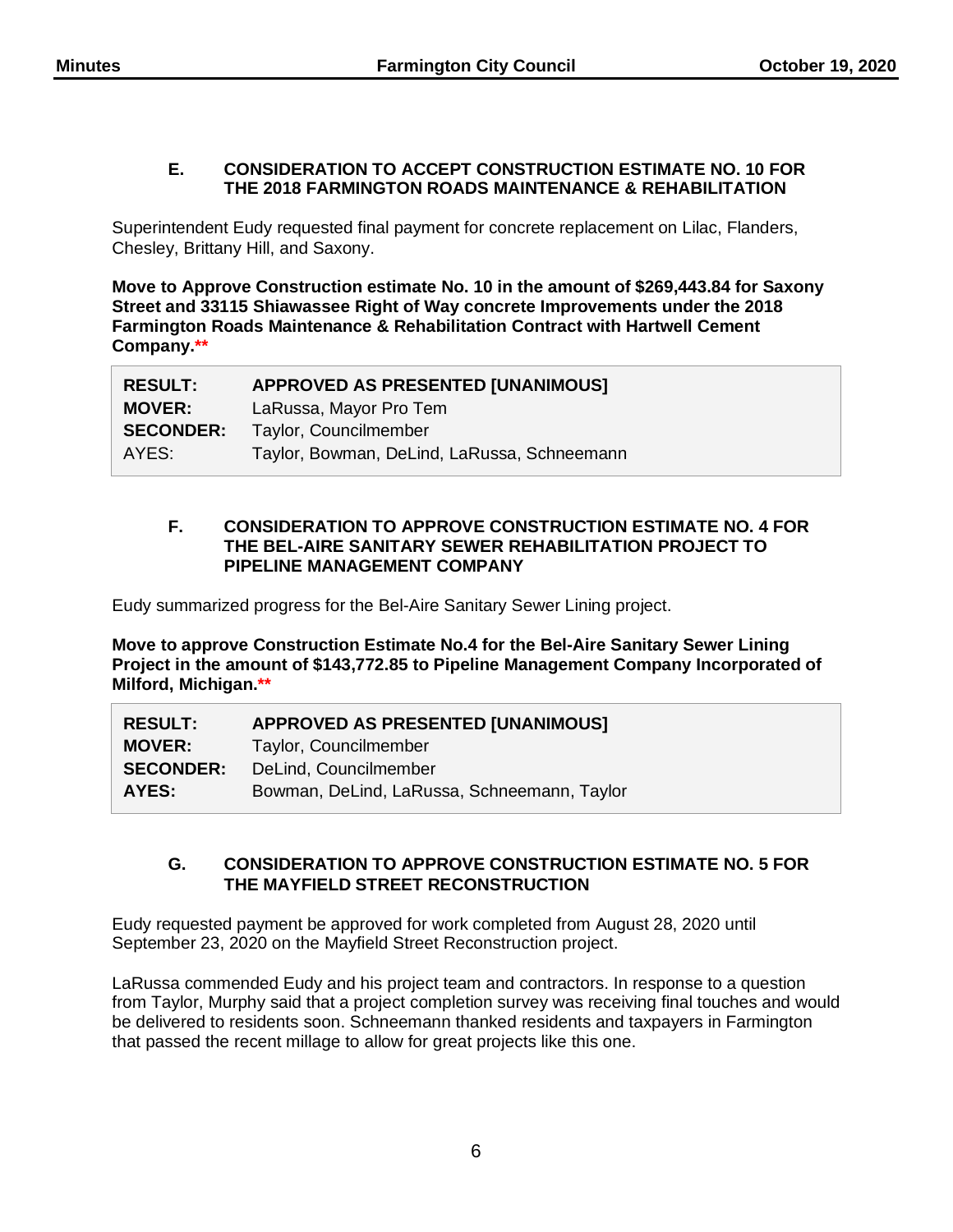**Move to Approve payment to V.I.L. Construction Incorporated for Construction Estimate No. 5 in the amount of \$105,666.03 for the Mayfield Street Reconstruction.\*\***

| <b>RESULT:</b>   | <b>APPROVED AS PRESENTED [UNANIMOUS]</b>    |
|------------------|---------------------------------------------|
| <b>MOVER:</b>    | DeLind, Councilmember                       |
| <b>SECONDER:</b> | Taylor, Councilmember                       |
| AYES:            | DeLind, LaRussa, Schneemann, Taylor, Bowman |

## **H. CONSIDERATION TO AUTHORIZE A LOAN FROM THE GENERAL FUND TO THE CIVIC THEATER**

City Manager Murphy proposed loaning the Civic Theater funds from the City's General Fund to help the theater get back to a positive revenue path after losses incurred due to the restrictions placed due to protect the public during the pandemic.

DeLind asked how long the proposed loan of \$64,000 would last the theater and Murphy said that it is projected to last a year. In response to a query by LaRussa about whether the amount would be enough, Murphy reminded Council that this was an estimate and it can be revisited at a future meeting if need be. Schneemann commented that it was remarkable that the theater was able to go on since the shut down and noted that the Theater had a history of managing finances really well. He was supportive of the requested loan. Taylor added that she was glad to back this loan as she was sure this will be well handled.

Bowman commended Farmington Civic Theater Manager Scott Freeman for his hustle and the ways he has tried to stay relevant and in the public eye while they were required to be shut down. He has kept the theater going by spreading and reallocating staff, and now creating a safe-feeling space for re-opening.

**Move to authorize a loan from the General Fund to the Civic Theater in the amount of \$64,000. This loan would be for a period of three years with an interest rate of 1% effective November 1, 2020.\*\***

| <b>RESULT:</b>   | <b>APPROVED AS PRESENTED [UNANIMOUS]</b>    |
|------------------|---------------------------------------------|
| <b>MOVER:</b>    | DeLind, Councilmember                       |
| <b>SECONDER:</b> | Taylor, Councilmember                       |
| AYES:            | DeLind, LaRussa, Schneemann, Taylor, Bowman |

#### **I. CONSIDERATION TO RATIFY PAYMENT FOR IDEMIA LIVE SCAN FINGERPRINT CAPTURE STATION AND PUBLIC SAFETY BUILDING SECURITY CAMERA UPGRADES**

Director Demers requested ratification for payment to replace existing Live-Scan fingerprint capture stations which had reached end-of-life.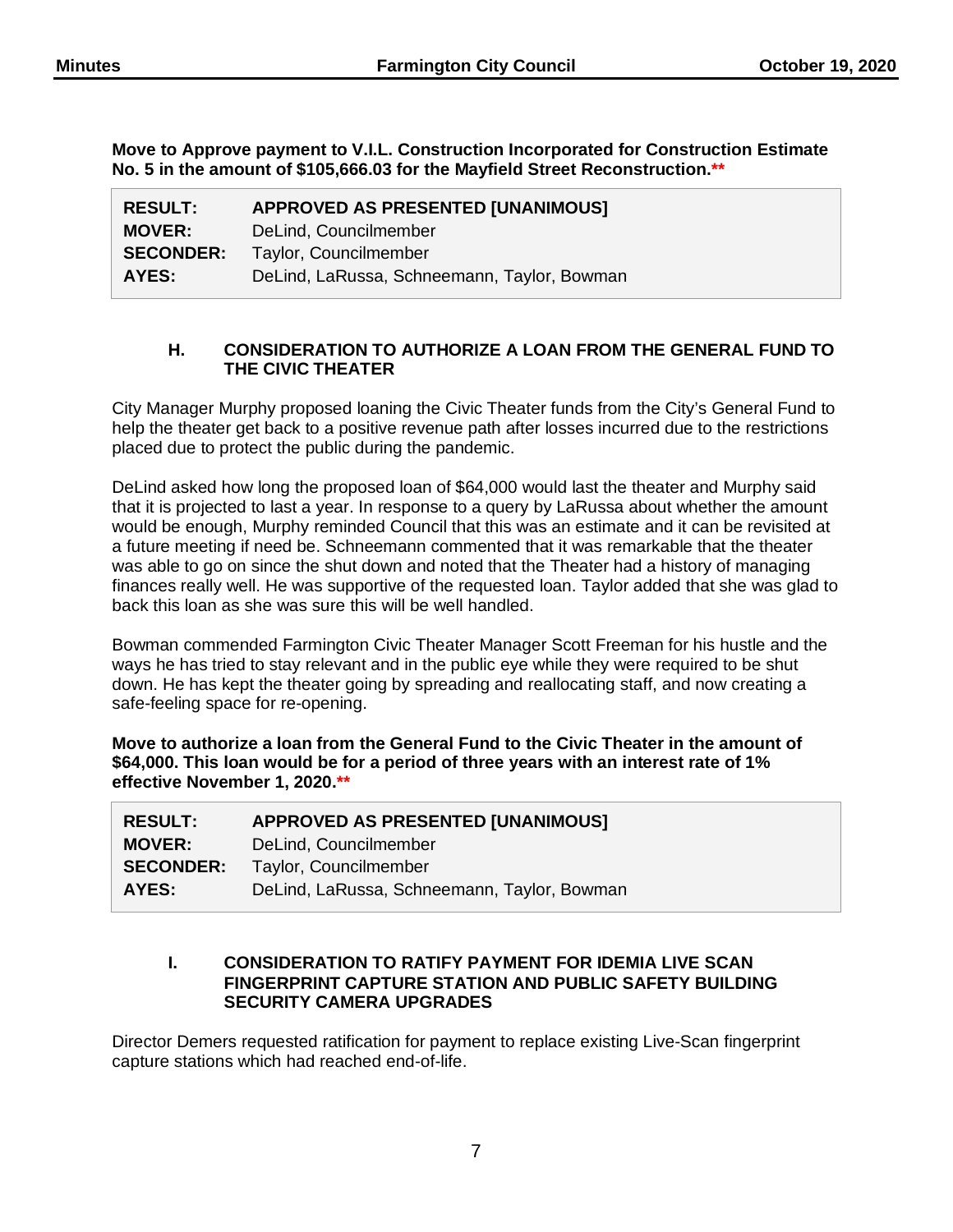**Move to ratify payment to IDEMIA Identity & Security USA, LLC in the amount of \$20,673.00 for purchase of the TouchPrint 5600 Live Scan Fingerprint Capture Station.**

| <b>RESULT:</b>   | <b>APPROVED AS PRESENTED [UNANIMOUS]</b>    |
|------------------|---------------------------------------------|
| <b>MOVER:</b>    | LaRussa, Mayor Pro Tem                      |
| <b>SECONDER:</b> | Taylor, Councilmember                       |
| AYES:            | Schneemann, Taylor, Bowman, DeLind, LaRussa |

**Move to ratify payment to Advanced Satellite Communications in the amount of \$10,249.38 for upgrades to Public Safety Building interior security cameras.\*\***

| <b>RESULT:</b>   | <b>APPROVED AS PRESENTED [UNANIMOUS]</b>    |
|------------------|---------------------------------------------|
| <b>MOVER:</b>    | LaRussa, Mayor Pro Tem                      |
| <b>SECONDER:</b> | DeLind, Councilmember                       |
| AYES:            | Taylor, Bowman, DeLind, LaRussa, Schneemann |

## **7. PUBLIC COMMENT**

No public comment was heard.

## **8. CITY COUNCIL COMMENT**

Taylor reminded residents about the Farmington Beautification Committee Halloween "Bootification" competition and awards.

Bowman announced the upcoming drug take back program sponsored by the Public Safety Department on Saturday, October 24. She also recommended using the City's online sales drop off post on the East side of City Hall as it is a fully lit and secure location with 24/7 camera surveillance.

## **9. ADJOURNMENT**

#### **Move to adjourn the meeting.**

| <b>RESULT:</b>   | <b>APPROVED [UNANIMOUS]</b> |
|------------------|-----------------------------|
| <b>MOVER:</b>    | Taylor, Councilmember       |
| <b>SECONDER:</b> | Schneemann, Councilmember   |